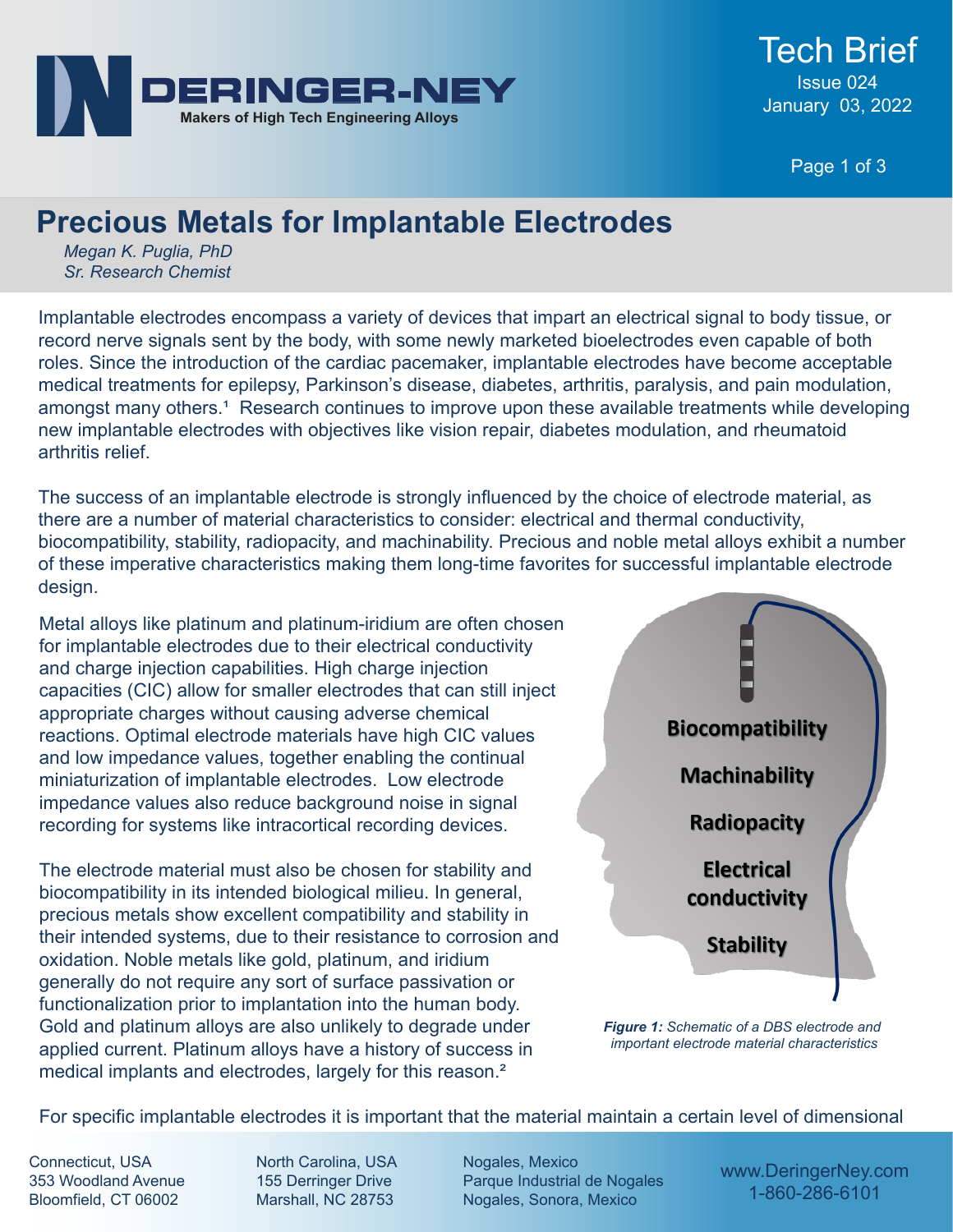

## **Precious Metals for Implantable Electrodes**

*Continued from Page 1*

stability and mechanical behavior, requiring strength and predictable load-deflection characteristics. This is often achieved by using platinum-iridium alloys<sup>3</sup>, which are stronger and harder than their pure platinum counterparts, but maintain the desirable attributes already discussed.

Precious metal alloys also offer radiopacity, an important characteristic for implantable electrode materials. After implantation, it is common to view implanted electrodes radiographically over time in order to monitor their position and any tissue responses.<sup>4</sup> Platinum and gold alloys both offer high X-ray radiopacity.

Precious metals alloys are used today in a very wide variety of implantable medical electrodes, and some clinically available devices and their applications are listed in Table 1. Platinum and platinum-iridium are the most commonly used precious metal implantable electrode components and can be found in pace makers, nueromodulators, and deep-brain stimulation (DBS) electrodes. Gold wires have been used in neurotrophic electrodes<sup>5</sup> and cochlear implants.

| Implantble<br><b>Electrode</b>                               | <b>Details</b>                                                                             | <b>Reported</b><br><b>Electrode Material</b>                  | <b>Company</b>                             |
|--------------------------------------------------------------|--------------------------------------------------------------------------------------------|---------------------------------------------------------------|--------------------------------------------|
| Wire Cortical Strip (WCS <sup>®</sup> )                      | Neuro-Stimulation and<br><b>Recording Device</b>                                           | Platinum                                                      | Wise Srl                                   |
| SENSIGHT <sup>™</sup> DIRECTIONAL<br><b>LEADS</b>            | Deep brain<br>sensing/stimulation<br>directional lead                                      | Platinum iridium                                              | <b>Medtronic</b><br>(Neuromodulation)      |
| <b>FLEX Series Electrode</b><br>Arrays                       | Electrode arrays for<br>cochlear implants                                                  | Platinum;<br>Platinum-iridium                                 | MED-EL                                     |
| <b>INGEVITY<sup>™</sup>MRI Pacing Lead</b>                   | MRI Pacing Lead for<br>permanent implantation<br>for atrial or ventricular<br>applications | IROX <sup>™</sup> (iridum<br>oxide) coated<br>platinum-iridum | <b>Boston Scientific</b>                   |
| Vercise <sup>™</sup> DBS System                              | DBS system for<br>Parkinson's, dystonia,<br>and essential tremor                           | Platinum/Iridium                                              | <b>Boston Scientific</b>                   |
| St. Jude Medical Infinity <sup>™</sup><br><b>DBS Systems</b> | DBS leads and extensions                                                                   | Platinum Iridium                                              | Abbott (Neuromodu-<br>lation) Laboratories |
| LivaNova <sup>®</sup> VNS Therapy <sup>®</sup><br>System     | Vegas nerve stimulation<br>(for epilepsy treatment)                                        | Platinum/Iridium Alloy                                        | LivaNova                                   |

*Table 1: Clinically available implantable electrode systems made using various precious metal alloys.*

Connecticut, USA 353 Woodland Avenue Bloomfield, CT 06002

North Carolina, USA 155 Derringer Drive Marshall, NC 28753

Nogales, Mexico Parque Industrial de Nogales Nogales, Sonora, Mexico

www.DeringerNey.com 1-860-286-6101